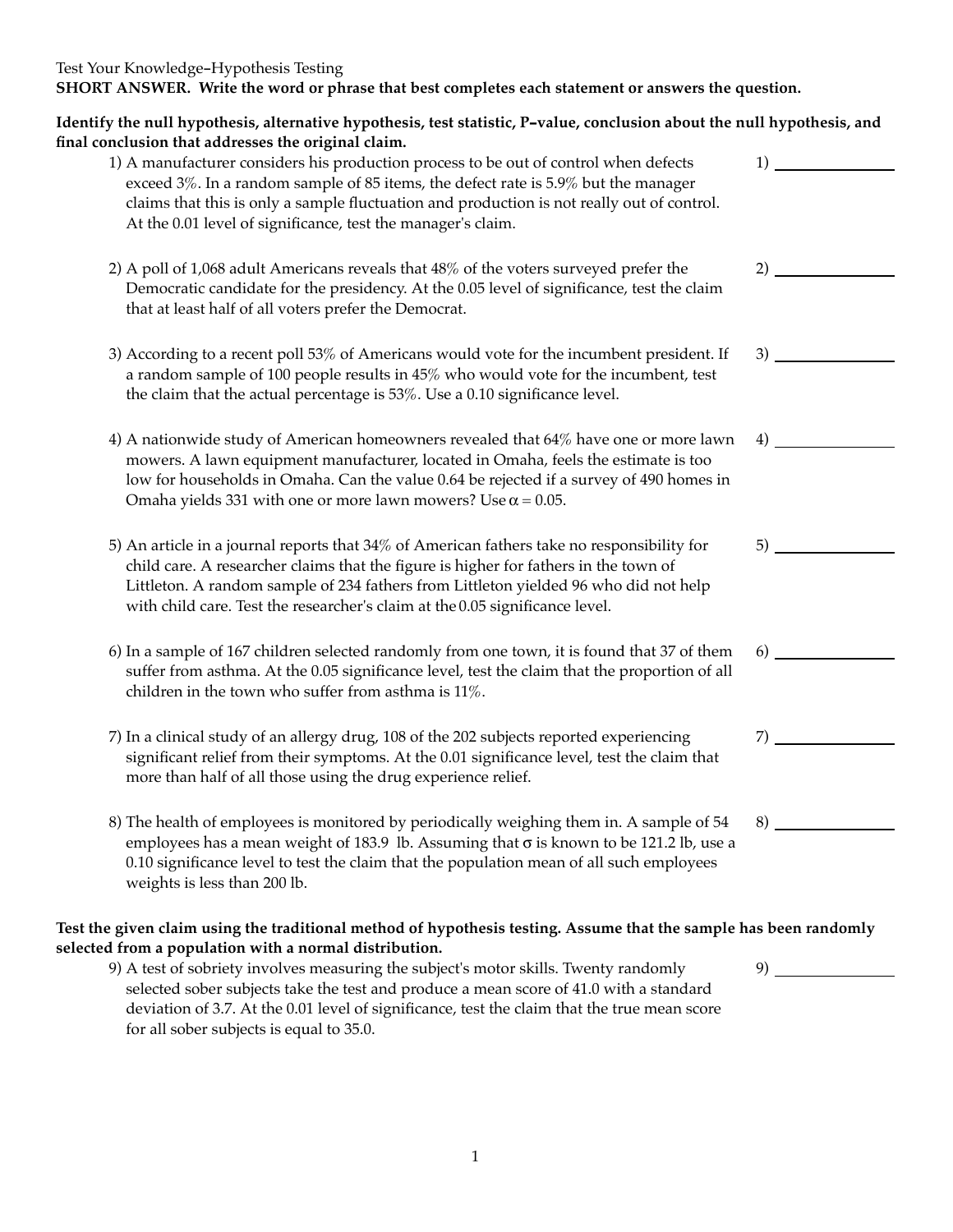| 10) A large software company gives job applicants a test of programming ability and the<br>mean for that test has been 160 in the past. Twenty-five job applicants are randomly<br>selected from one large university and they produce a mean score and standard<br>deviation of 183 and 12, respectively. Use a 0.05 level of significance to test the claim that<br>this sample comes from a population with a mean score greater than 160.     | 10)        |
|---------------------------------------------------------------------------------------------------------------------------------------------------------------------------------------------------------------------------------------------------------------------------------------------------------------------------------------------------------------------------------------------------------------------------------------------------|------------|
| 11) A researcher wants to check the claim that convicted burglars spend an average of 18.7<br>months in jail. She takes a random sample of 11 such cases from court files and finds that<br>$x = 21.3$ months and $s = 7.7$ months. Test the null hypothesis that $\mu = 18.7$ at the 0.05<br>significance level.                                                                                                                                 | 11)        |
| 12) A public bus company official claims that the mean waiting time for bus number 14<br>during peak hours is less than 10 minutes. Karen took bus number 14 during peak hours<br>on 18 different occasions. Her mean waiting time was 7.9 minutes with a standard<br>deviation of 1.6 minutes. At the 0.01 significance level, test the claim that the mean is less<br>than 10 minutes.                                                          | 12)        |
| 13) A cereal company claims that the mean weight of the cereal in its packets is at least 14<br>oz. The weights (in ounces) of the cereal in a random sample of 8 of its cereal packets are<br>listed below.<br>14.6 13.8 14.1 13.7 14.0 14.4 13.6 14.2                                                                                                                                                                                           | 13)        |
| At the 0.01 significance level, test the claim that the mean weight is 14 ounces.                                                                                                                                                                                                                                                                                                                                                                 |            |
| 14) A light-bulb manufacturer advertises that the average life for its light bulbs 900 hours. A<br>random sample of 15 of its light bulbs resulted in the following lives in hours.<br>995<br>510<br>590<br>539<br>739<br>917<br>571<br>555<br>728<br>693<br>708<br>887<br>916<br>664<br>849<br>At the 10% significance level, do the data provide evidence that the mean life for the<br>company's light bulbs differs from the advertised mean? | 14)        |
| Use the traditional method to test the given hypothesis. Assume that the samples are independent and that they have                                                                                                                                                                                                                                                                                                                               |            |
| been randomly selected<br>15) A marketing survey involves product recognition in New York and California. Of 558<br>New Yorkers surveyed, 193 knew the product while 196 out of 614 Californians knew<br>the product. At the 0.05 significance level, test the claim that the recognition rates are the<br>same in both states.                                                                                                                   | <b>15)</b> |
| 16) Use the given sample data to test the claim that $p_1 < p_2$ . Use a significance level of 0.10.<br>Sample 1<br>Sample 2<br>$n_1 = 462$ $n_2 = 380$<br>$x_1 = 84$<br>$x_2 = 95$                                                                                                                                                                                                                                                               |            |
| 17) A researcher finds that of 1,000 people who said that they attend a religious service at<br>least once a week, 31 stopped to help a person with car trouble. Of 1,200 people<br>interviewed who had not attended a religious service at least once a month, 22 stopped<br>to help a person with car trouble. At the 0.05 significance level, test the claim that the<br>two proportions are equal.                                            | 17)        |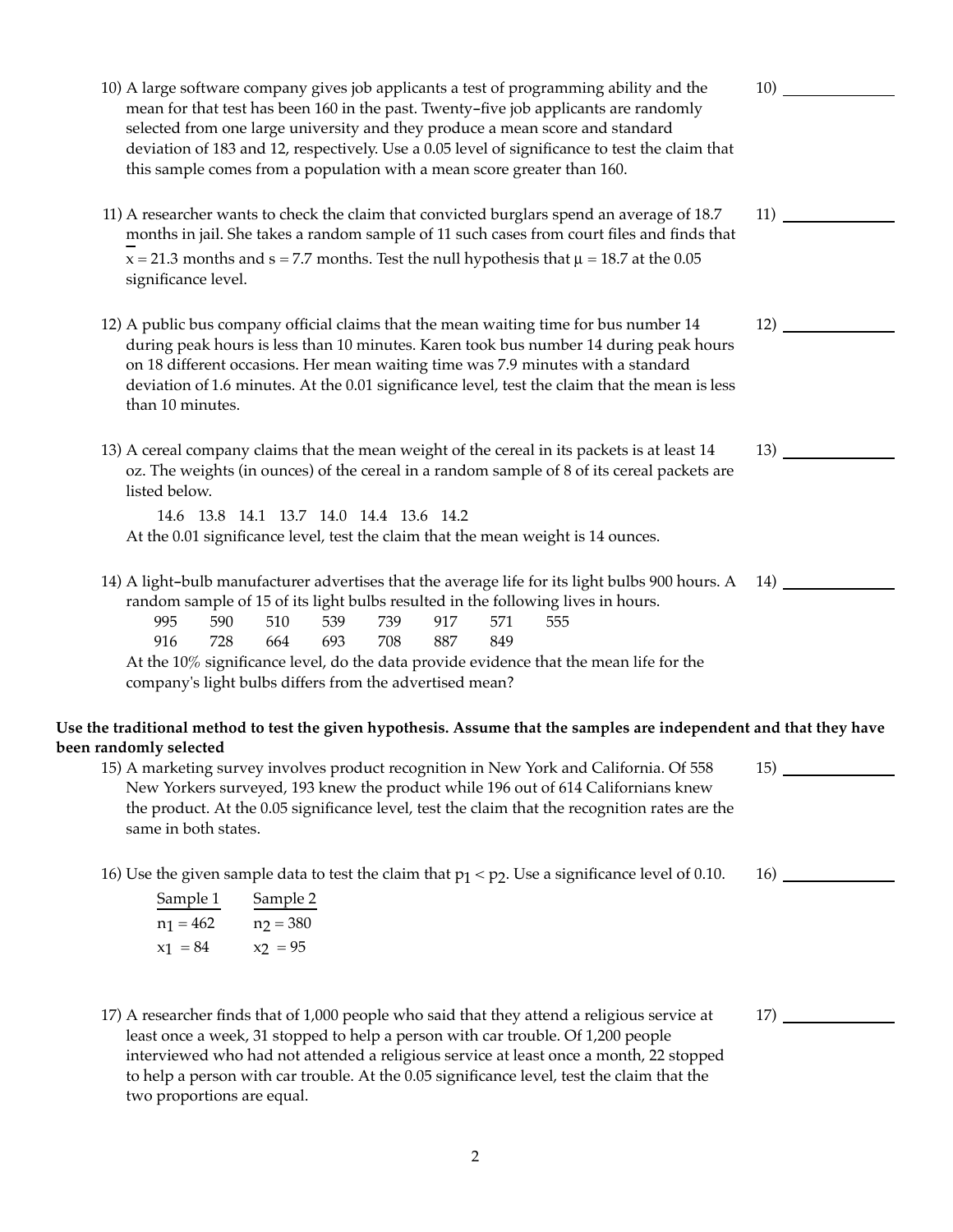| 18) In a random sample of 360 women, 65% favored stricter gun control laws. In a random<br>sample of 220 men, 60% favored stricter gun control laws. Test the claim that the<br>proportion of women favoring stricter gun control is higher than the proportion of men<br>favoring stricter gun control. Use a significance level of 0.05. | 18)  |
|--------------------------------------------------------------------------------------------------------------------------------------------------------------------------------------------------------------------------------------------------------------------------------------------------------------------------------------------|------|
| 19) In a random sample of 500 people aged 20–24, 22% were smokers. In a random sample<br>of 450 people aged 25-29, 14% were smokers. Test the claim that the proportion of<br>smokers in the two age groups is the same. Use a significance level of 0.01.                                                                                 | 19). |
| 20) 7 of 8,500 people vaccinated against a certain disease later developed the disease. 18 of<br>10,000 people vaccinated with a placebo later developed the disease. Test the claim that<br>the vaccine is effective in lowering the incidence of the disease. Use a significance level<br>of 0.02.                                       | 20)  |

## Test the indicated claim about the means of two populations. Assume that the two samples are independent and that **they have been randomly selected.**

21) Two types of flares are tested for their burning times (in minutes) and sample results are given below. 21)

| Brand X    | Brand Y    |
|------------|------------|
| $n = 35$   | $n = 40$   |
| $x = 19.4$ | $x = 15.1$ |
| $s = 1.4$  | $s = 0.8$  |

Refer to the sample data to test the claim that the two populations have equal means. Use a 0.05 significance level.

22) A researcher wishes to determine whether people with high blood pressure can reduce their blood pressure by following a particular diet. Use the sample data below to test the

22)

claim that the treatment population mean  $\mu_1$  is smaller than the control population mean  $\mu_2$ . Test the claim using a significance level of 0.01.

| Control Group |
|---------------|
| $n_2 = 75$    |
|               |
| $X_2 = 203.7$ |
| $s_2 = 39.2$  |
|               |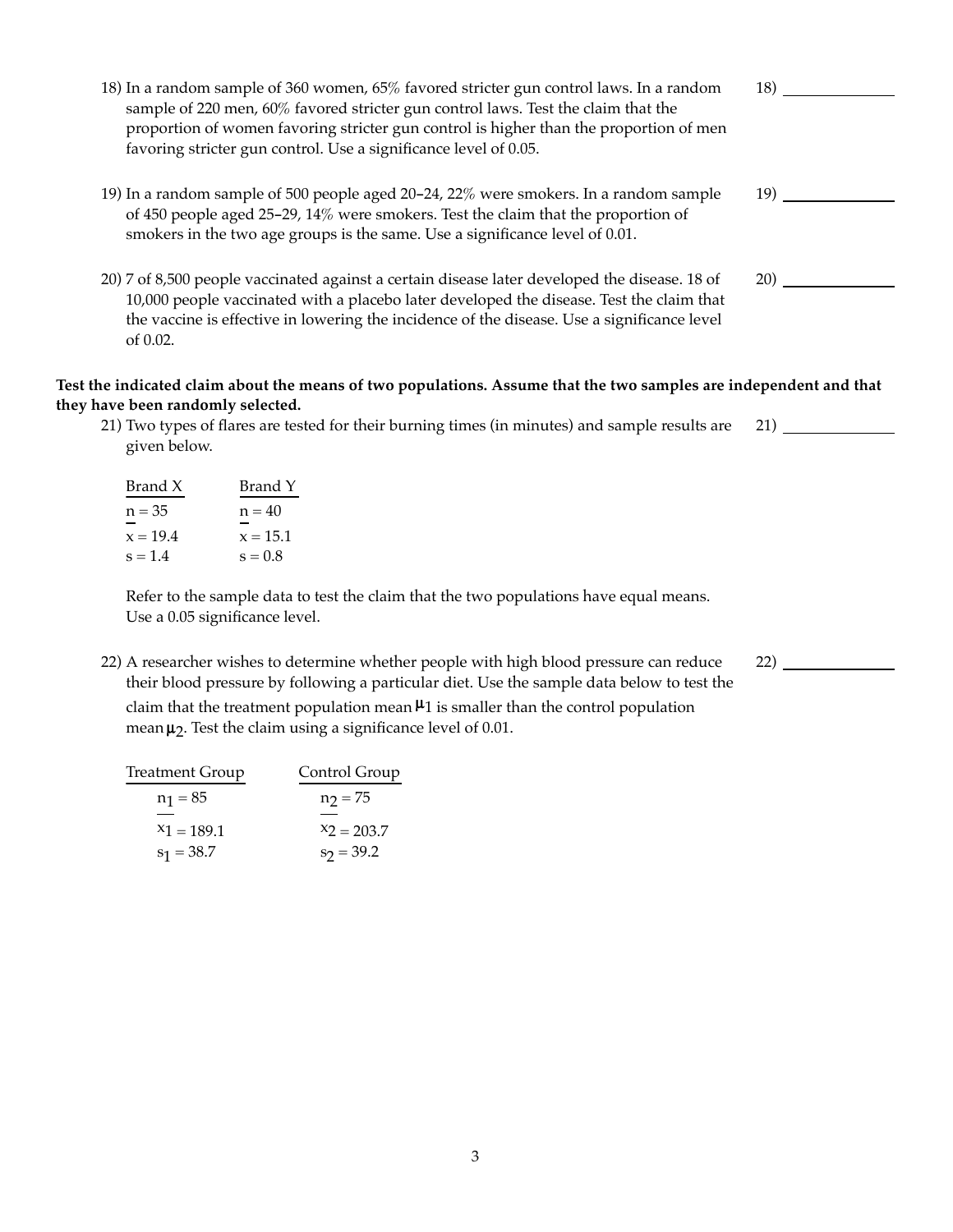## Answer Key Testname: TYK- HYPOTHESIS TESTING

- 1) H<sub>0</sub>:  $p = 0.03$ . H<sub>1</sub>:  $p > 0.03$ . Test statistic:  $z = 1.57$ . P-value:  $p = 0.0582$ . Critical value: z = 2.33. Fail to reject null hypothesis. There is not sufficient evidence to warrant rejection of the manager's claim that production is not really out of control.
- 2) H<sub>0</sub>:  $p = 0.5$ . H<sub>1</sub>:  $p < 0.5$ . Test statistic:  $z = -1.31$ . P-value:  $p = 0.0951$ . Critical value: z = -1.645. Fail to reject null hypothesis. There is not sufficient evidence to warrant rejection of the claim that at least half of all voters prefer the Democrat.
- 3) H<sub>0</sub>:  $p = 0.53$ . H<sub>1</sub>:  $p \neq 0.53$ . Test statistic:  $z = -1.60$ . P-value:  $p = 0.0548$ . Critical value:  $z = \pm 1.645$ . Fail to reject null hypothesis. There is not sufficient evidence to warrant rejection of the claim that the actual percentage is 53%.
- 4) H<sub>0</sub>:  $p = 0.65$ . H<sub>1</sub>:  $p > 0.65$ . Test statistic:  $z = 1.64$ . P-value:  $p = 0.0505$ . Critical value: z = 1.645. Fail to reject null hypothesis. There is not sufficient evidence to warrant rejection of the claim that the proportion with lawn mowers in Omaha is 0.64.
- 5) H<sub>0</sub>:  $p = 0.34$ . H<sub>1</sub>:  $p > 0.34$ . Test statistic:  $z = 2.27$ . P-value:  $p = 0.0116$ . Critical value: z = 1.645. Reject null hypothesis. There is sufficient evidence to support the researcher's claim that the proportion for fathers in Littleton is higher than 34%.
- 6) H<sub>0</sub>:  $p = 0.11$ . H<sub>1</sub>:  $p \ne 0.11$ . Test statistic:  $z = 4.61$ . P-value:  $p = 0.0001$ . Critical values:  $z = \pm 1.96$ . Reject null hypothesis. There is sufficient evidence to warrant rejection of the claim that the proportion of all children in the town who suffer from asthma is 11%.
- 7) H<sub>0</sub>:  $p = 0.5$ . H<sub>1</sub>:  $p > 0.5$ . Test statistic:  $z = 0.99$ . P-value:  $p = 0.1611$ . Critical values:  $z = 2.33$ . Fail to reject null hypotheis. There is not sufficient evidence to support the claim that more than half of all those using the drug experience relief.
- 8) H $\alpha$ :  $\mu$  = 200; H $\gamma$ :  $\mu$  < 200; Test statistic: z = -0.98. P-value: 0.1635. Fail to reject H $\alpha$ . There is not sufficient evidence to warrrant the rejection of the claim that the mean equals 200.
- 9) Test statistic:  $t = 7.252$ . Critical values:  $t = -2.861$ , 2.861. Reject the null hypothesis. There is sufficient evidence to warrant rejection of the claim that the mean is equal to 35.0.
- 10) Test statistic: t = 9.583. Critical value: t = 1.711. Reject the null hypothesis. There is sufficient evidence to support the claim that the mean is greater than 160.
- 11) Test statistic:  $t = 1.12$ . Critical values:  $t = \pm 2.228$ . Fail to reject H<sub>0</sub>. There is not sufficient evidence to warrant rejection of the claim that the mean is 18.7 months.
- 12) Test statistic:  $t = -5.57$ . Critical values:  $t = -2.567$ . Reject H<sub>0</sub>. There is sufficient evidence to support the claim that the mean is less than 10 minutes.
- 13) Test statistic:  $t = 0.41$ . Critical value:  $t = -2.998$ . Fail to reject  $H_0$ :  $\mu = 14$  ounces. There is not sufficient evidence to warrant rejection of the claim that the mean weight is 14 ounces.
- 14) Test statistic:  $t = -4.342$ . Critical values:  $t = \pm 1.761$ . Reject H<sub>0</sub>:  $\mu = 900$  hours. There is sufficient evidence to support the claim that the true mean life differs from the advertised mean.
- 15)  $H_0: p_1 = p_2$ .  $H_1: p_1 \neq p_2$ .

Test statistic:  $z = 0.97$ . Critical values:  $z = -1.96$ , 1.96.

Fail to reject the null hypothesis. There is not sufficient evidence to warrant rejection of the claim that the recognition rates are the same in both states.

- 16)  $H_0: p_1 = p_2$ .  $H_1: p_1 < p_2$ . Test statistic:  $z = -2.41$ . Critical value:  $z = -1.28$ . Reject the null hypothesis. There is sufficient evidence to support the claim that  $p_1 < p_2$ .
- 17) H<sub>0</sub>:  $p_1 = p_2$ . H<sub>1</sub>:  $p_1 \neq p_2$ .

Test statistic:  $z = 1.93$  . Critical values:  $z = 1.96, -1.96$ .

Fail to reject the null hypothesis. There is not sufficient evidence to warrant rejection of the claim that the two proportions are equal.